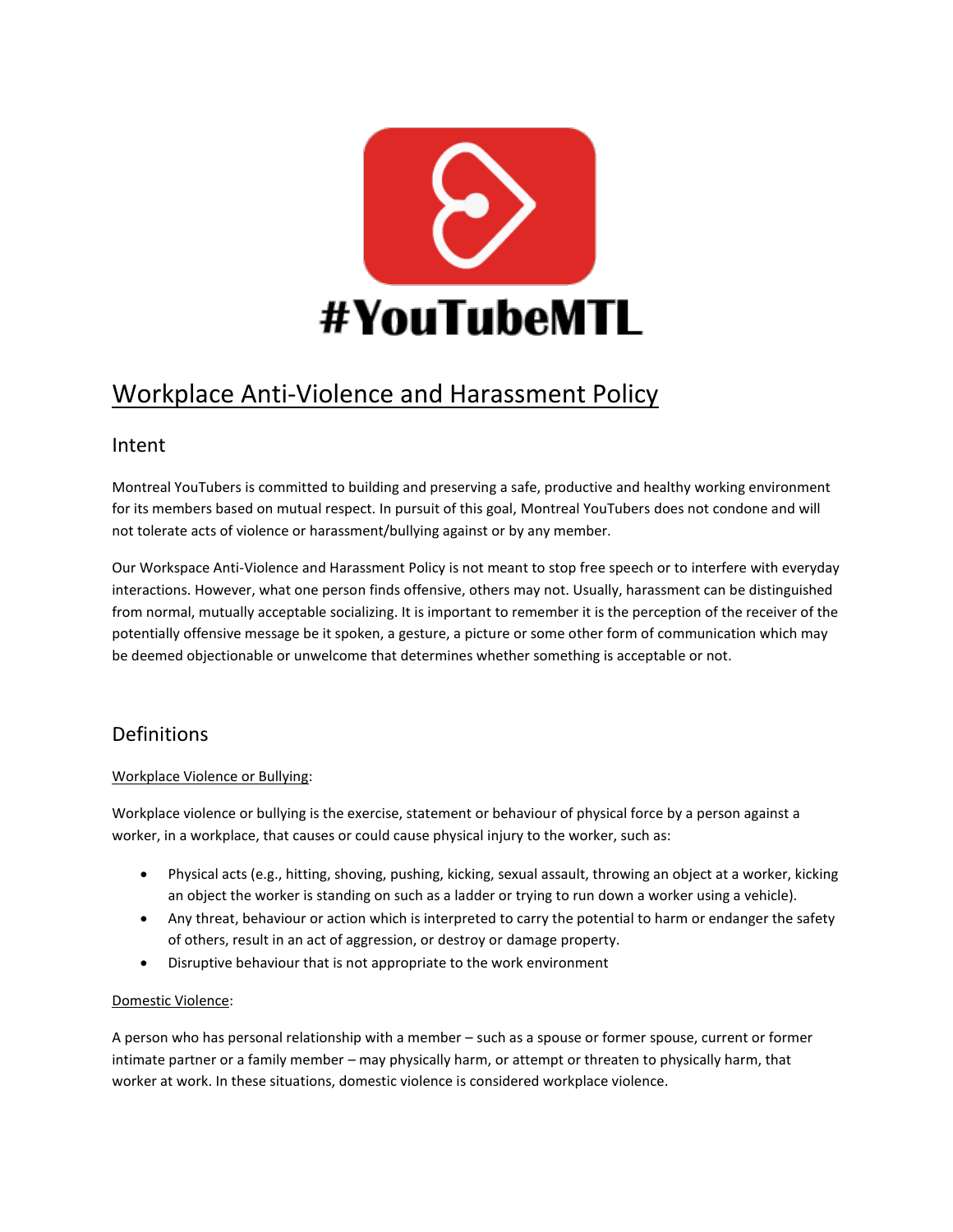#### Personal Harassment:

Any unsolicited, unwelcome, disrespectful or offensive behaviour that has an underlying sexual, bigoted, ethnic or racial connotation and can be typified as:

- Behaviours that is hostile in nature, and/or intends to degrade an individual based on personal attributes, including age, race, nationality, disability, family status, religion, gender, sexual orientation, and/or any other Human Rights protected grounds.
- Sexual solicitation or advance made by a person in a position to confer, grant or deny a benefit or advancement to the person where the person making the solicitation or advance knows or ought reasonably to know that it is unwelcome;
- Reprisal or a threat of reprisal for the rejection of a sexual solicitation or advance where the reprisal is made or threatened by a person in a position to confer, grant or deny a benefit or advancement to the person.
- Unwelcome remarks, jokes, innuendoes, propositions, or taunting about a person's body, attire, sex or sexual orientation and/or based on religion;
- Suggestive or offensive remarks;
- Offensive jokes or comments of a sexual nature about an member;
- Unwelcome language related to gender;
- Displaying of pornographic or sexist pictures or materials;
- Leering (suggestive persistent staring);
- Physical contact with an underlying sexual connotation;
- Sexual assault;
- Any actions that create a hostile, intimidating or offensive workplace. This may include physical, verbal, written, graphic, or electronic means.
- Any threats of physical violence that endangers the health and safety of the member.

#### Racial/Ethnic Harassment:

Any conduct or comment which causes humiliation to a member because of their racial or ethnic background, their colour, place of birth, citizenship or ancestry. Examples of conduct which may be racial or ethnic harassment include:

- Unwelcome remarks, jokes or innuendos about a person's racial or ethnic origin;
- Colour, place of birth, citizenship or ancestry;
- Displaying racist or derogatory pictures or other offensive material;
- Insulting gestures or practical jokes based on racial or ethnic grounds which create awkwardness or embarrassment;
- Refusing to speak to or work with someone or treating someone differently because of their ethnic or racial background.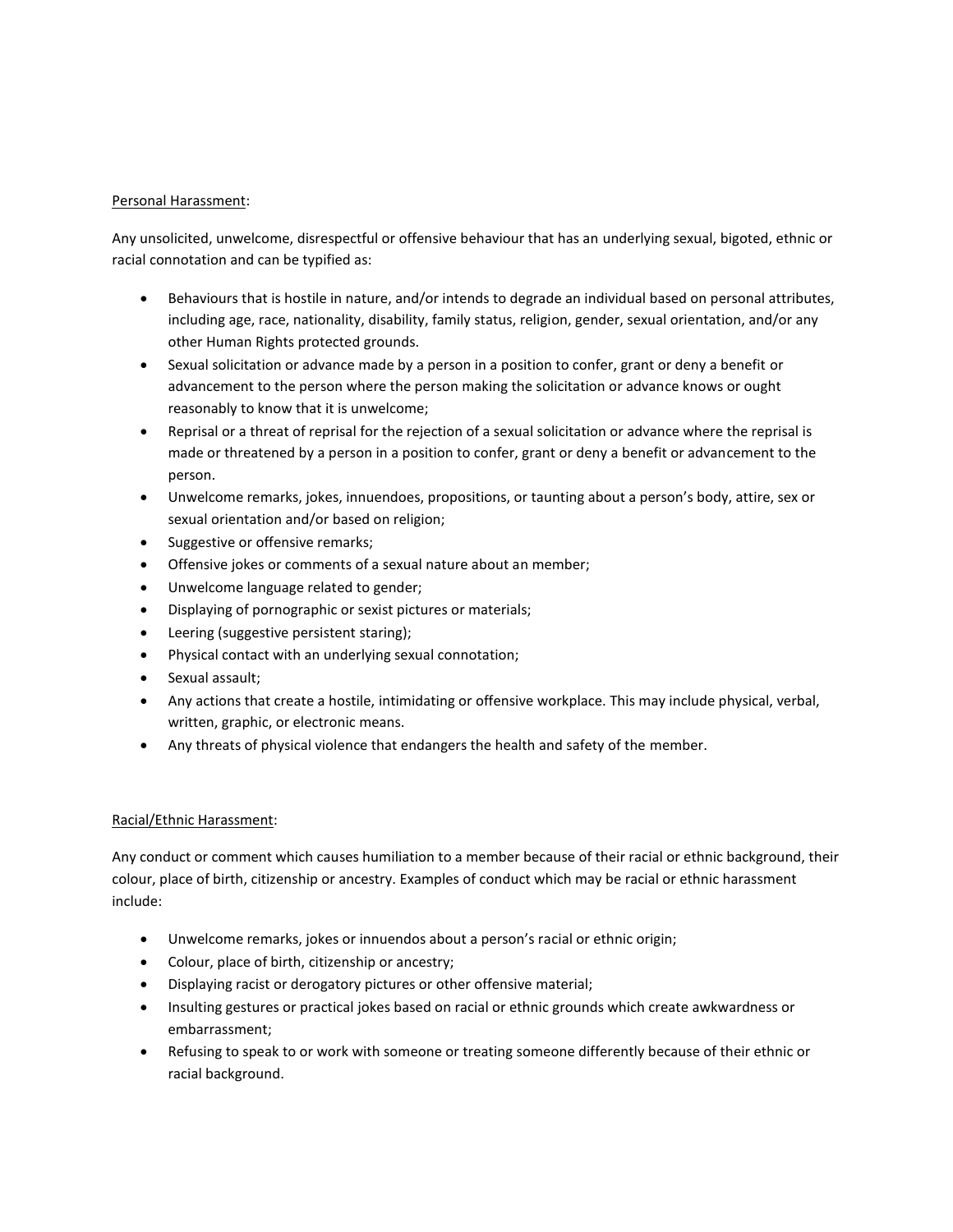### Policy

Montreal YouTubers is committed to providing a safe and healthy work environment free from violence, threats of violence, discrimination, harassment, intimidation and any other misconduct. Similarly, weapons are strictly prohibited from the Company's premises and violators will be subject to discipline action and the incident will be reported to the police.

It is also a violation of Montreal YouTubers's Anti-Violence and Harassment Policy for anyone to knowingly make a false complaint of violence or harassment or to provide false information about a complaint. Individuals who violate this Policy are subject to disciplinary and / or corrective action, up to an including termination of membership.

This Policy prohibits reprisals against individuals, acting in good faith, who report incidents of workplace violence or act as witnesses. Management will take all reasonable and practical measures to prevent reprisals, threats of reprisal, or further violence. Reprisal is defined as any act of retaliation, either direct or indirect.

Montreal YouTubers will review this policy annually and ensure that a copy of this policy and its program will be made available to all members.

## Application of this Policy

This policy applies to all individuals working for the organization including front line members, interns, freelancers, producers, directors, admins or volunteers.

Montreal YouTubers will not tolerate any form of harassment or discrimination against job candidates and members on any grounds mentioned above, whether during the hiring process or during membership. This commitment applies to such areas as training, performance, assessment, promotions, transfers, layoffs, remuneration, and all other membership practices and working conditions.

All Montreal YouTubers members are personally accountable and responsible for enforcing this policy and must make every effort to prevent discrimination or harassing behaviour.

For the purposes of this policy, harassment/bullying can't occur:

- At the workplace;
- At member-related events or social functions;
- During work-related travel;
- Over the telephone, if the conversation is work-related; or
- Elsewhere, if the person is there as a result of work-related responsibilities or a work-related relationship